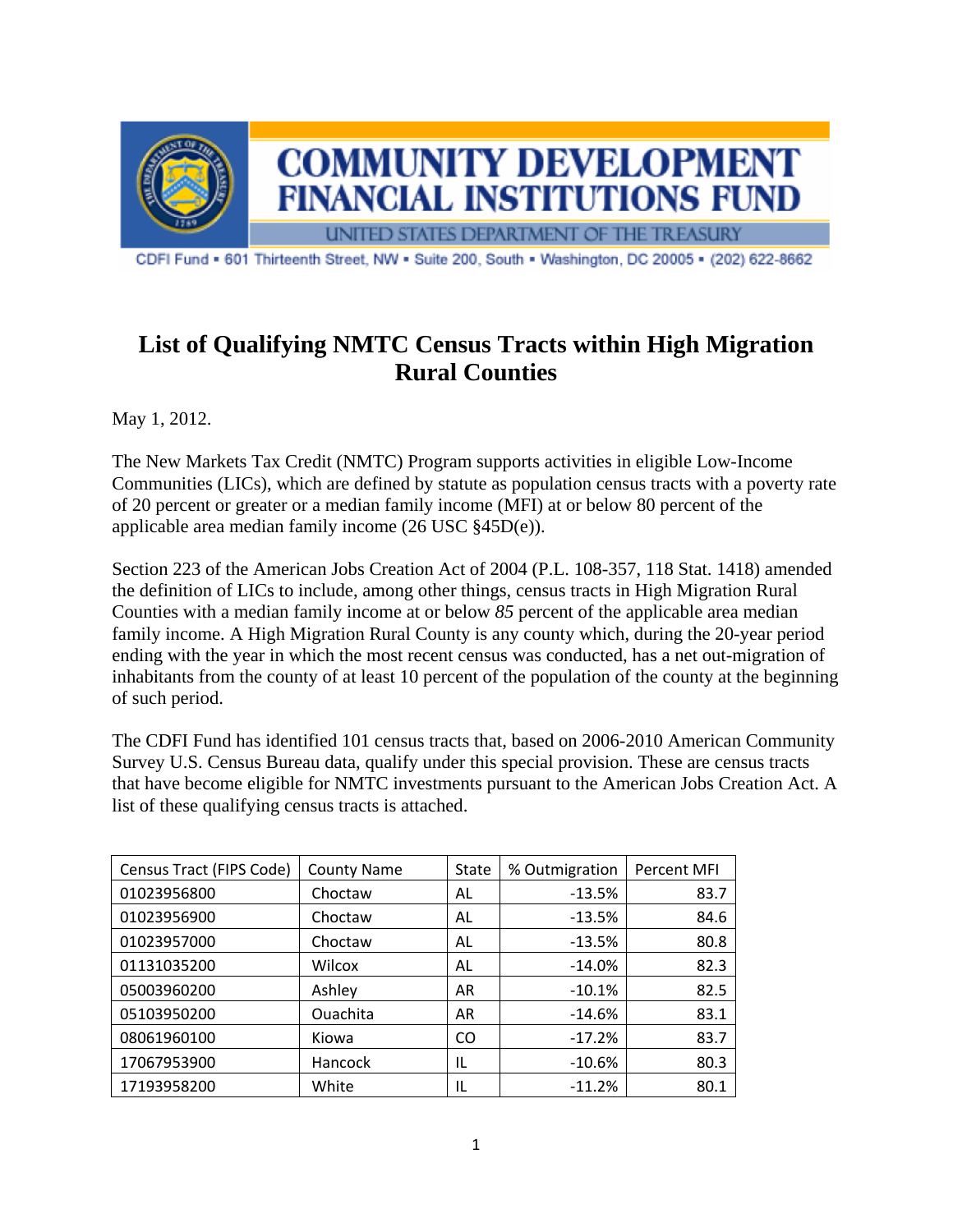| 19003950100 | Adams            | IA        | $-17.2%$ | 83.6 |
|-------------|------------------|-----------|----------|------|
| 19009070200 | Audubon          | IA        | $-16.6%$ | 80.1 |
| 19009070300 | Audubon          | IA        | $-16.6%$ | 83.8 |
| 19025950200 | Calhoun          | IA        | $-16.0%$ | 84.6 |
| 19035080400 | Cherokee         | IA        | $-14.4%$ | 83.6 |
| 19081270300 | Hancock          | IA        | $-10.3%$ | 81.2 |
| 19081270400 | Hancock          | IA        | $-10.3%$ | 83.0 |
| 19109950500 | Kossuth          | IA        | $-16.4%$ | 84.6 |
| 19137960400 | Montgomery       | IA        | $-11.1%$ | 84.9 |
| 19147960200 | Palo Alto        | IA        | $-11.7%$ | 81.1 |
| 19151780200 | Pocahontas       | IA        | $-23.3%$ | 84.0 |
| 19161080300 | Sac              | IA        | $-16.0%$ | 83.4 |
| 20013480800 | Brown            | KS        | $-10.3%$ | 82.2 |
| 20033967600 | Comanche         | KS        | $-18.2%$ | 81.6 |
| 20089576200 | Jewell           | KS        | $-27.6%$ | 81.7 |
| 20105086100 | Lincoln          | KS        | $-11.3%$ | 81.0 |
| 20117040701 | Marshall         | KS        | $-13.6%$ | 83.5 |
| 20123176700 | Mitchell         | KS        | $-11.5%$ | 82.5 |
| 20147475200 | Phillips         | KS        | $-14.4%$ | 84.5 |
| 20153950600 | Rawlins          | KS        | $-26.0%$ | 81.3 |
| 20179952700 | Sheridan         | KS        | $-16.0%$ | 84.3 |
| 20185470600 | Stafford         | KS        | $-17.3%$ | 83.1 |
| 20185470700 | Stafford         | KS        | $-17.3%$ | 81.8 |
| 20195955800 | Trego            | KS        | $-18.8%$ | 82.1 |
| 20201978600 | Washington       | KS        | $-18.0%$ | 83.2 |
| 20201978700 | Washington       | KS        | $-18.0%$ | 82.1 |
| 20203957600 | Wichita          | KS        | $-19.0%$ | 80.9 |
| 21195931300 | Pike             | KY        | $-10.4%$ | 82.1 |
| 22067950200 | Morehouse Parish | LA        | $-12.4%$ | 82.9 |
| 22067950300 | Morehouse Parish | LA        | $-12.4%$ | 84.8 |
| 22115950704 | Vernon Parish    | LA        | $-15.5%$ | 84.4 |
| 22115950800 | Vernon Parish    | LA        | $-15.5%$ | 83.5 |
| 23003950100 | Aroostook        | ME        | $-17.3%$ | 80.7 |
| 23003950900 | Aroostook        | ME        | $-17.3%$ | 82.1 |
| 23003952500 | Aroostook        | <b>ME</b> | $-17.3%$ | 83.8 |
| 26069000500 | losco            | MI        | $-14.3%$ | 81.9 |
| 26131970100 | Ontonagon        | MI        | $-23.4%$ | 83.1 |
| 27043460100 | Faribault        | MN        | $-14.1%$ | 84.6 |
| 27063480300 | Jackson          | MN        | $-12.1%$ | 81.3 |
| 27063480400 | Jackson          | MN        | $-12.1%$ | 81.5 |
| 27073180200 | Lac qui Parle    | MN        | $-18.7%$ | 80.3 |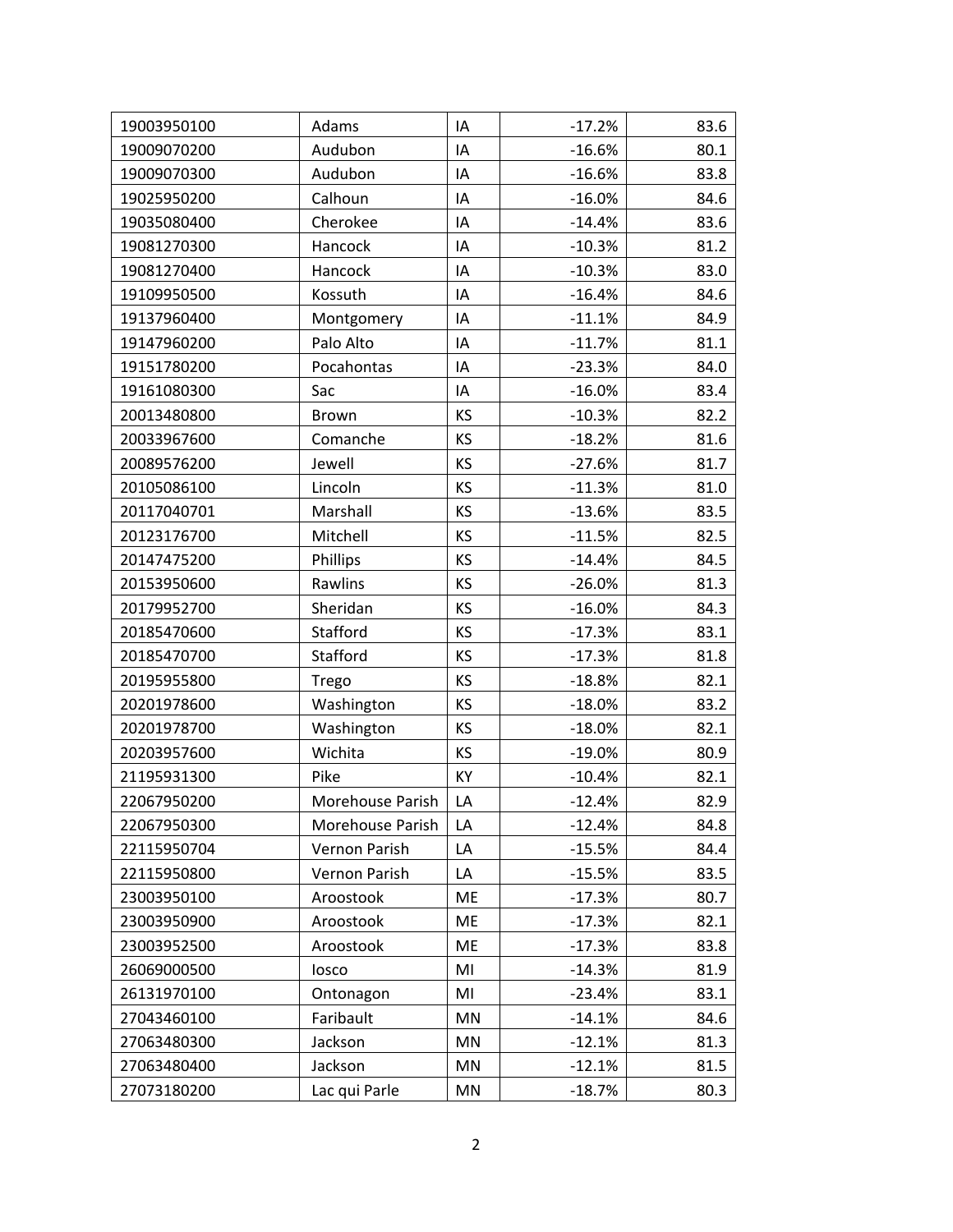| 27089080400 | Marshall               | MN        | $-14.1%$ | 84.6 |
|-------------|------------------------|-----------|----------|------|
| 27107960300 | Norman                 | MN        | $-14.1%$ | 80.3 |
| 27155460100 | Traverse               | MN        | $-20.3%$ | 82.5 |
| 27173970100 | <b>Yellow Medicine</b> | MN        | $-10.7%$ | 82.3 |
| 27173970400 | <b>Yellow Medicine</b> | MN        | $-10.7%$ | 81.3 |
| 29087960200 | Holt                   | MO        | $-18.6%$ | 81.9 |
| 29087960300 | Holt                   | <b>MO</b> | $-18.6%$ | 81.5 |
| 29155470500 | Pemiscot               | <b>MO</b> | $-16.5%$ | 81.1 |
| 30087000100 | Rosebud                | MT        | $-12.1%$ | 82.7 |
| 30105100500 | Valley                 | MT        | $-10.6%$ | 83.2 |
| 31003979700 | Antelope               | <b>NE</b> | $-16.1%$ | 83.9 |
| 31007954000 | Banner                 | <b>NE</b> | $-19.0%$ | 85.0 |
| 31011960200 | Boone                  | <b>NE</b> | $-17.4%$ | 81.0 |
| 31021963400 | <b>Burt</b>            | <b>NE</b> | $-12.8%$ | 82.3 |
| 31027977100 | Cedar                  | <b>NE</b> | $-12.6%$ | 81.1 |
| 31041971800 | Custer                 | <b>NE</b> | $-10.8%$ | 80.4 |
| 31041972000 | Custer                 | <b>NE</b> | $-10.8%$ | 83.0 |
| 31085961500 | Hayes                  | <b>NE</b> | $-20.9%$ | 80.8 |
| 31089974200 | Holt                   | <b>NE</b> | $-17.2%$ | 81.6 |
| 31125966100 | Nance                  | <b>NE</b> | $-12.6%$ | 84.2 |
| 31133967800 | Pawnee                 | <b>NE</b> | $-16.4%$ | 80.1 |
| 31169963100 | Thayer                 | <b>NE</b> | $-21.2%$ | 83.0 |
| 31169963200 | Thayer                 | <b>NE</b> | $-21.2%$ | 83.4 |
| 31175971400 | Valley                 | <b>NE</b> | $-17.6%$ | 81.2 |
| 31181965000 | Webster                | <b>NE</b> | $-10.9%$ | 80.3 |
| 31183973600 | Wheeler                | <b>NE</b> | $-13.7%$ | 80.9 |
| 38003968200 | <b>Barnes</b>          | <b>ND</b> | $-11.8%$ | 80.0 |
| 38019950900 | Cavalier               | <b>ND</b> | $-34.2%$ | 81.5 |
| 38021973300 | Dickey                 | <b>ND</b> | $-13.4%$ | 83.7 |
| 38039968600 | Griggs                 | <b>ND</b> | $-26.7%$ | 82.0 |
| 38047972500 | Logan                  | <b>ND</b> | $-30.1%$ | 83.1 |
| 38049955600 | McHenry                | <b>ND</b> | $-17.4%$ | 80.4 |
| 38063959000 | Nelson                 | <b>ND</b> | $-29.1%$ | 82.2 |
| 38069956200 | Pierce                 | <b>ND</b> | $-13.8%$ | 83.1 |
| 38077971400 | Richland               | <b>ND</b> | $-10.1%$ | 82.5 |
| 38103959800 | Wells                  | <b>ND</b> | $-28.3%$ | 84.7 |
| 38103960000 | Wells                  | <b>ND</b> | $-28.3%$ | 82.1 |
| 42023960200 | Cameron                | PA        | $-14.0%$ | 82.2 |
| 46021964100 | Campbell               | <b>SD</b> | $-25.4%$ | 82.9 |
| 46037952700 | Day                    | SD        | $-18.2%$ | 81.6 |
| 46037952800 | Day                    | SD        | $-18.2%$ | 81.5 |